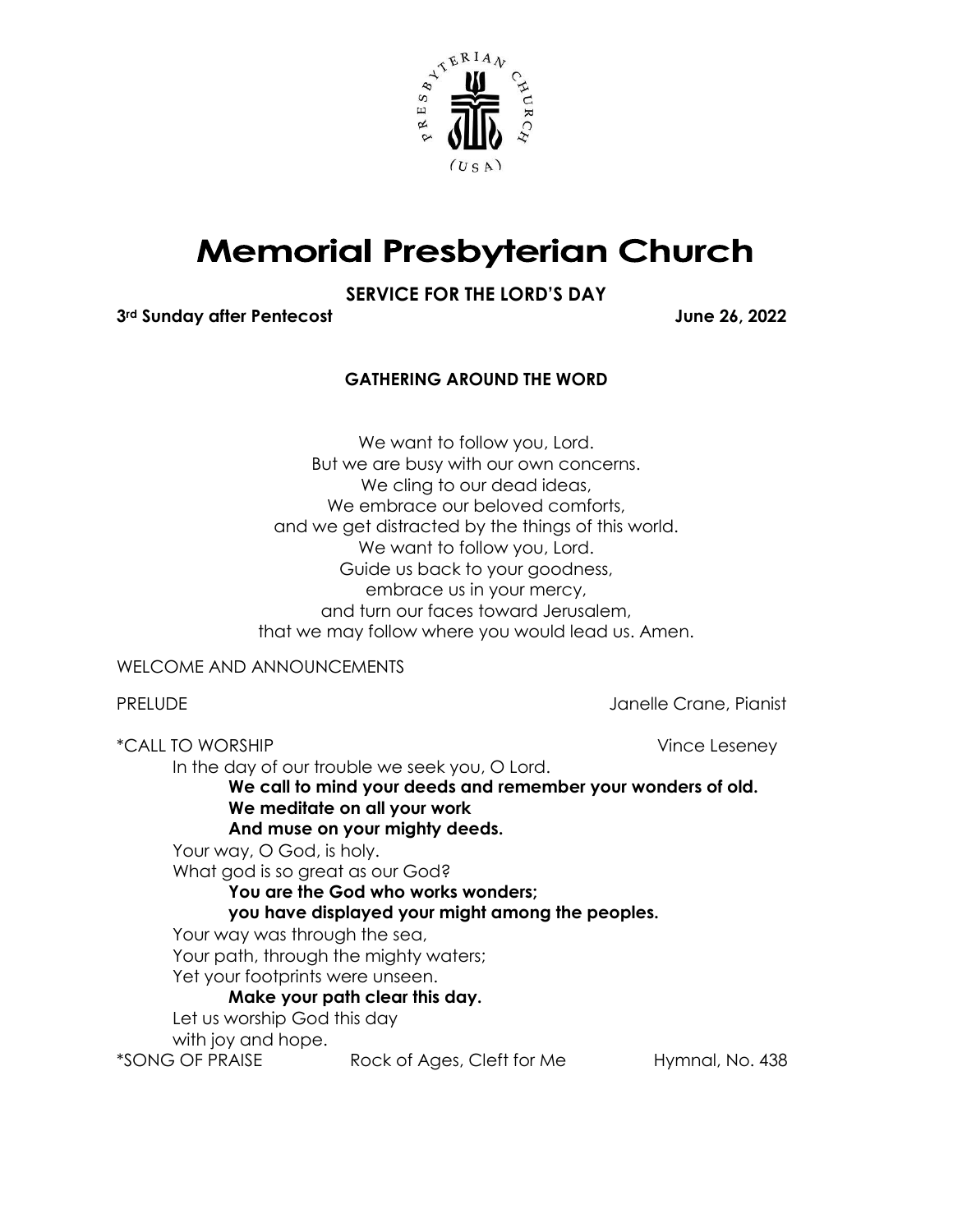**Merciful God, We confess that we desire what is not your will. We fear failure And cling to unquestioned habits. We are truly sorry and repent of what we have done And what we have not done. Show us the path of your prophetic way. Open our eyes to new ventures. Help us love our neighbors as ourselves. Forgive us and renew us, In the name of life abundant, Jesus Christ our Lord. Amen.**  *(Time of silent reflection)*

Friends, believe the good news of the gospel: **In Jesus Christ we are forgiven.**

\*THE PEACE Since God has forgiven us in Christ, let us forgive one another. The peace of our Lord Jesus Christ be with you all. **And also with you.**

\*SONG OF RESPONSE Glory Be to the Father Hymnal, No. 581

TIME FOR YOUNG DISCIPLES

## **PROCLAIMING THE WORD**

PRAYER FOR UNDERSTANDING LUCY Lanning

SCRIPTURE READING

Galatians 5:1, 13-25 **Page No. 948** The Word of the Lord **Thanks be to God.** 

RESPONSIVE PSALM Psalm 16

Protect me, O God, for in you I take refuge.

**I say to the Lord, "You are my Lord; I have no good apart from you."** As for the holy ones in the land, they are the noble, in whom is all my delight. **Those who choose another god multiply their sorrows; their drink offerings** 

**of blood I will not pour out or take their names upon my lips.**

The Lord is my chosen portion and my cup; you hold my lot.

**The boundary lines have fallen for me in pleasant places; I have a goodly heritage.**

I bless the Lord who gives me counsel; in the night also my heart instructs me. **I keep the Lord always before me; because he is at my right hand, I shall not be moved.**

Therefore my heart is glad, and my soul rejoices; my body also rests secure. **For you do not give me up to Sheol, or let your faithful one see the Pit.** You show me the path of life. In your presence there is fullness of joy; in your right hand are pleasures forevermore.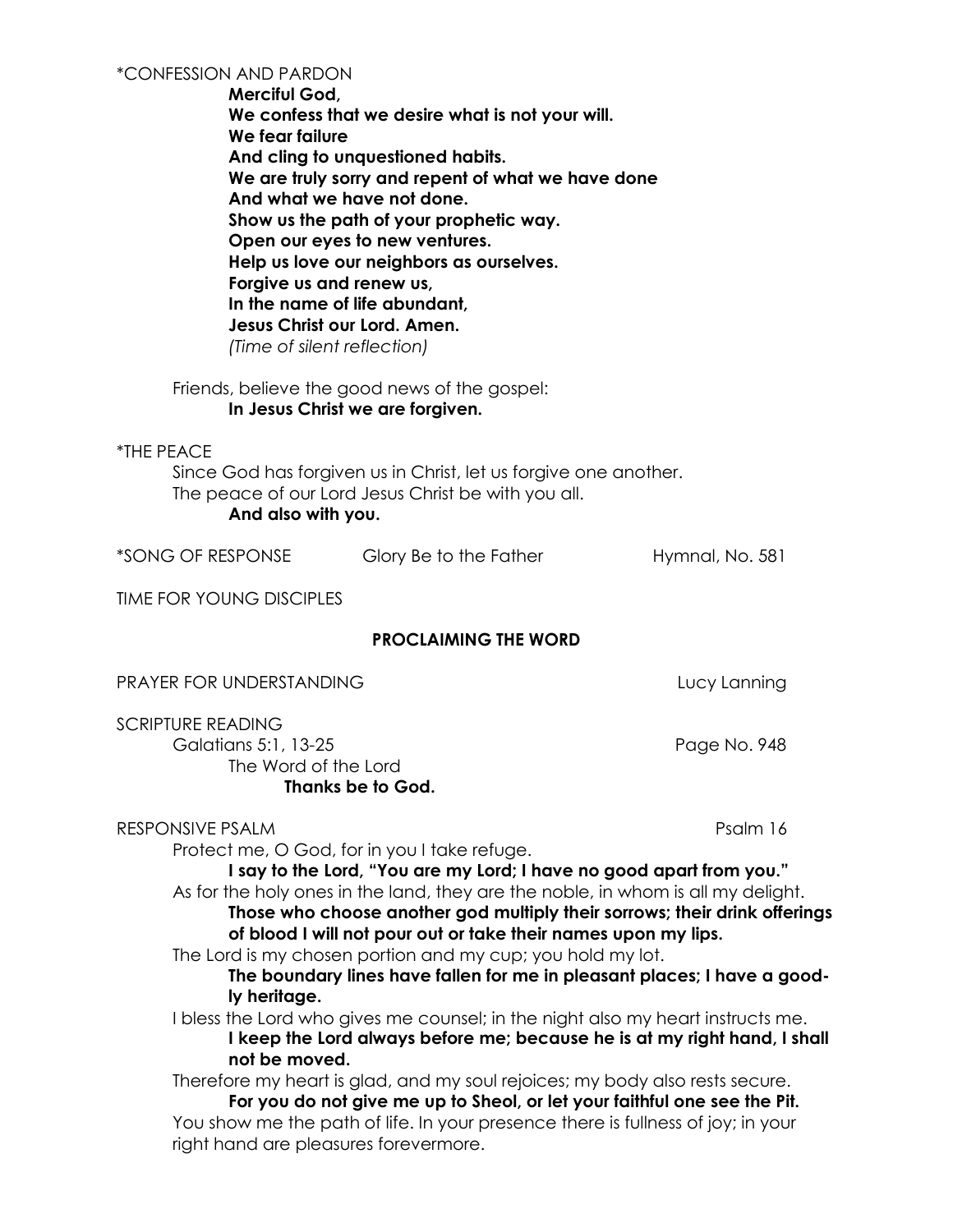| <b>SCRIPTURE READING</b><br>Luke 9:51-62<br>The Word of the Lord<br><b>Thanks be to God.</b>                                                                                                                                                                                                                                                                                                                                                                                                                                             |                                                                      | Page No. 843    |
|------------------------------------------------------------------------------------------------------------------------------------------------------------------------------------------------------------------------------------------------------------------------------------------------------------------------------------------------------------------------------------------------------------------------------------------------------------------------------------------------------------------------------------------|----------------------------------------------------------------------|-----------------|
| <b>SPEAKER</b>                                                                                                                                                                                                                                                                                                                                                                                                                                                                                                                           | <b>NAMI Cleveland County</b><br>National Alliance for Mental Illness | Ruth Mojica     |
| *SONG OF FAITH                                                                                                                                                                                                                                                                                                                                                                                                                                                                                                                           | Jesus Calls Us                                                       | Hymnal, No. 720 |
| *AFFIRMATION OF FAITH<br>Romans 8<br>We believe there is no condemnation<br>for those who are in Christ Jesus:<br>for we know that all things work together for good<br>for those who love God,<br>who are called according to God's purpose.<br>We are convinced that neither death, nor life,<br>nor angels, nor rulers,<br>nor things present, nor things to come,<br>nor powers, nor height, nor depth,<br>nor anything else in all creation,<br>will be able to separate us from the love of God<br>in Christ Jesus our Lord. Amen. |                                                                      |                 |
| SHARING OF JOYS AND CONCERNS<br>Response Lord, in your mercy, hear our prayer.<br>The Lord's Prayer                                                                                                                                                                                                                                                                                                                                                                                                                                      |                                                                      | Hymnal, p. 35   |
| THE OFFERING<br><b>OFFERTORY</b>                                                                                                                                                                                                                                                                                                                                                                                                                                                                                                         |                                                                      |                 |
|                                                                                                                                                                                                                                                                                                                                                                                                                                                                                                                                          | *DOXOLOGY P raise God, from Whom All Blessings Flow                  | Hymnal, No. 606 |
| *DEDICATION PRAYER                                                                                                                                                                                                                                                                                                                                                                                                                                                                                                                       |                                                                      |                 |
| <b>FOLLOWING THE WORD INTO THE WORLD</b>                                                                                                                                                                                                                                                                                                                                                                                                                                                                                                 |                                                                      |                 |
| *SENDING SONG                                                                                                                                                                                                                                                                                                                                                                                                                                                                                                                            | We Will Walk with God                                                | Hymnal, No. 742 |
| *BLESSING AND CHARGE                                                                                                                                                                                                                                                                                                                                                                                                                                                                                                                     |                                                                      |                 |
| <i><b>*POSTLUDE</b></i>                                                                                                                                                                                                                                                                                                                                                                                                                                                                                                                  |                                                                      |                 |

\*Please rise in body or spirit.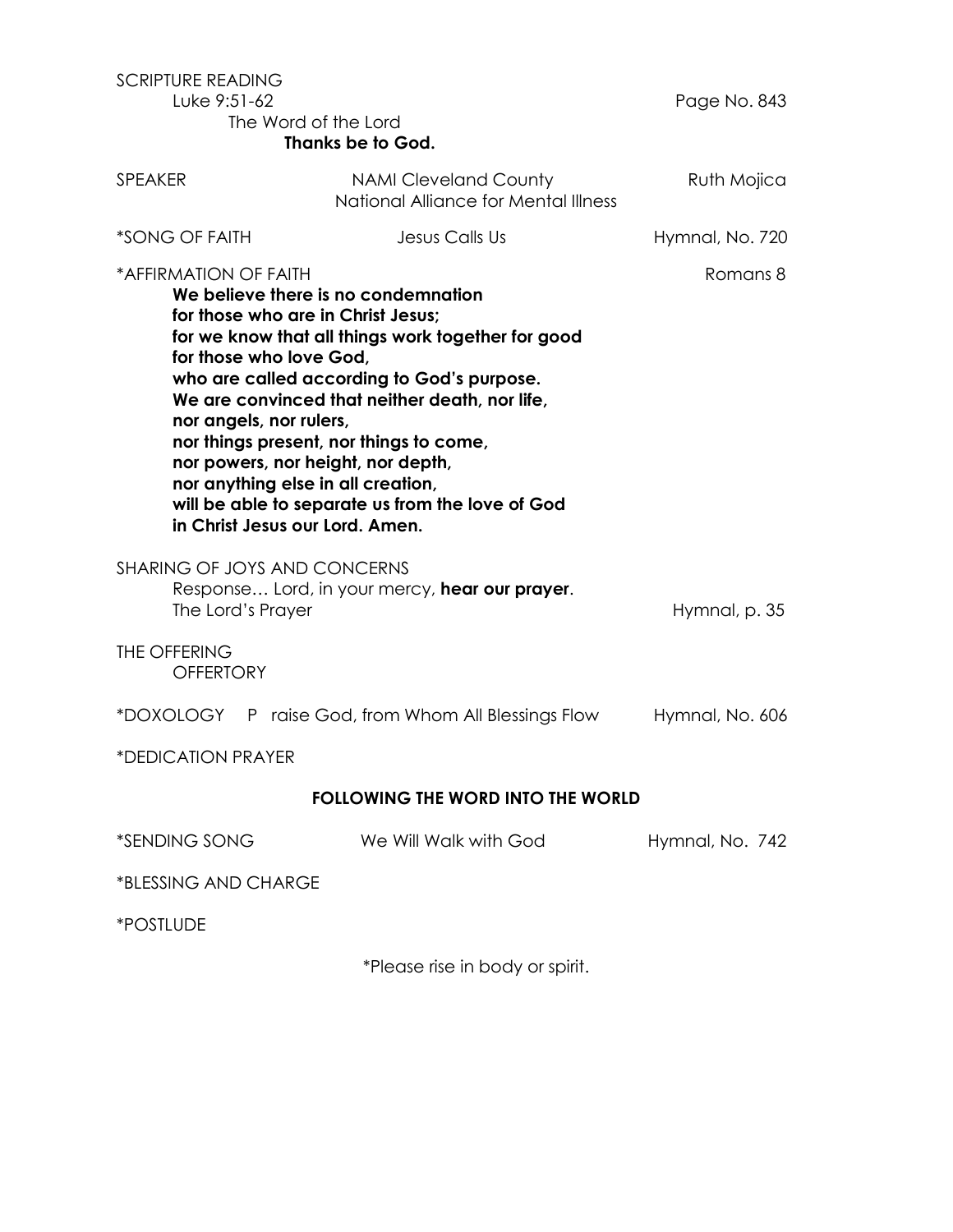We invite anyone who wishes to consider membership in this church to contact the pastor or a member of the session. You may also indicate interest in membership by checking the appropriate column in the ritual of friendship booklet. Membership in this church is a step made by profession of faith, reaffirmation of faith or transfer of church letter.

**Lectionary Readings** for July 3: 2 Kings 5:1-14 and Psalm 30; Isaiah 66:10-14 and Psalm 66:1-9; Galatians 6:(1-6), 7-16; Luke 10:1-11, 16-20

The Food & Shelter item of the month for **June is pasta and pasta sauce.** Please place your donations in the box by the church information table.

**Hearing-assistance** devices and **large print hymnals** are available from the head usher.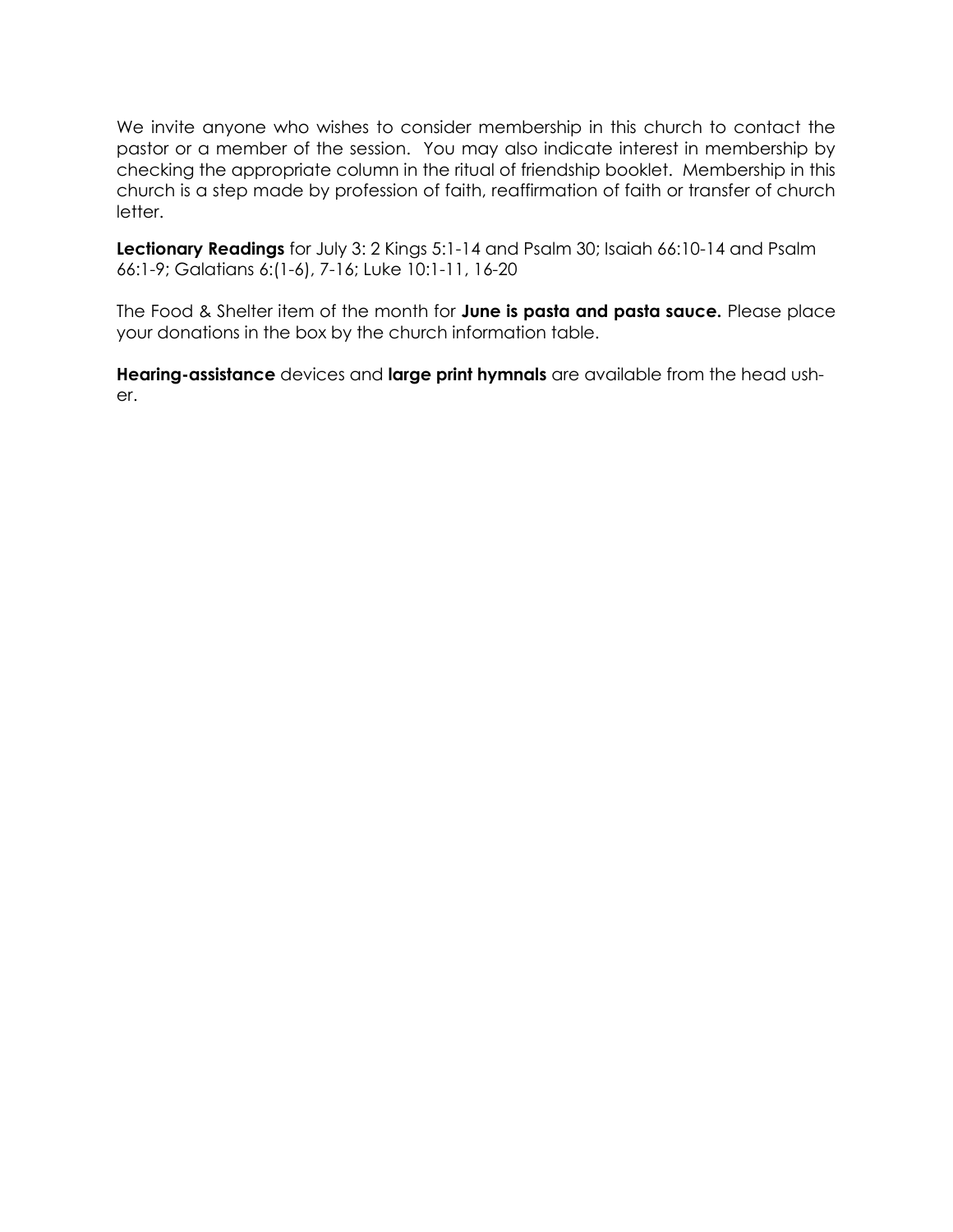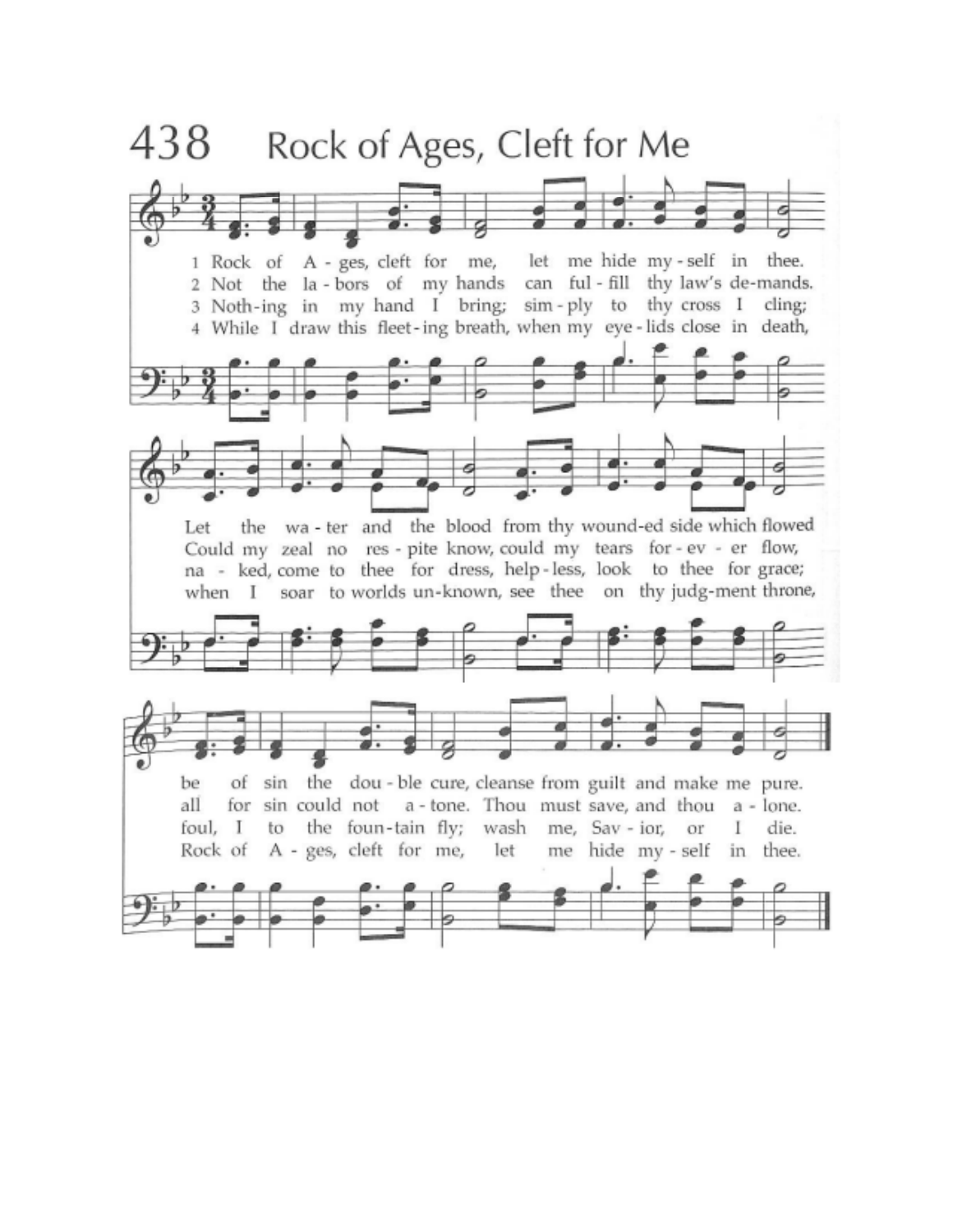